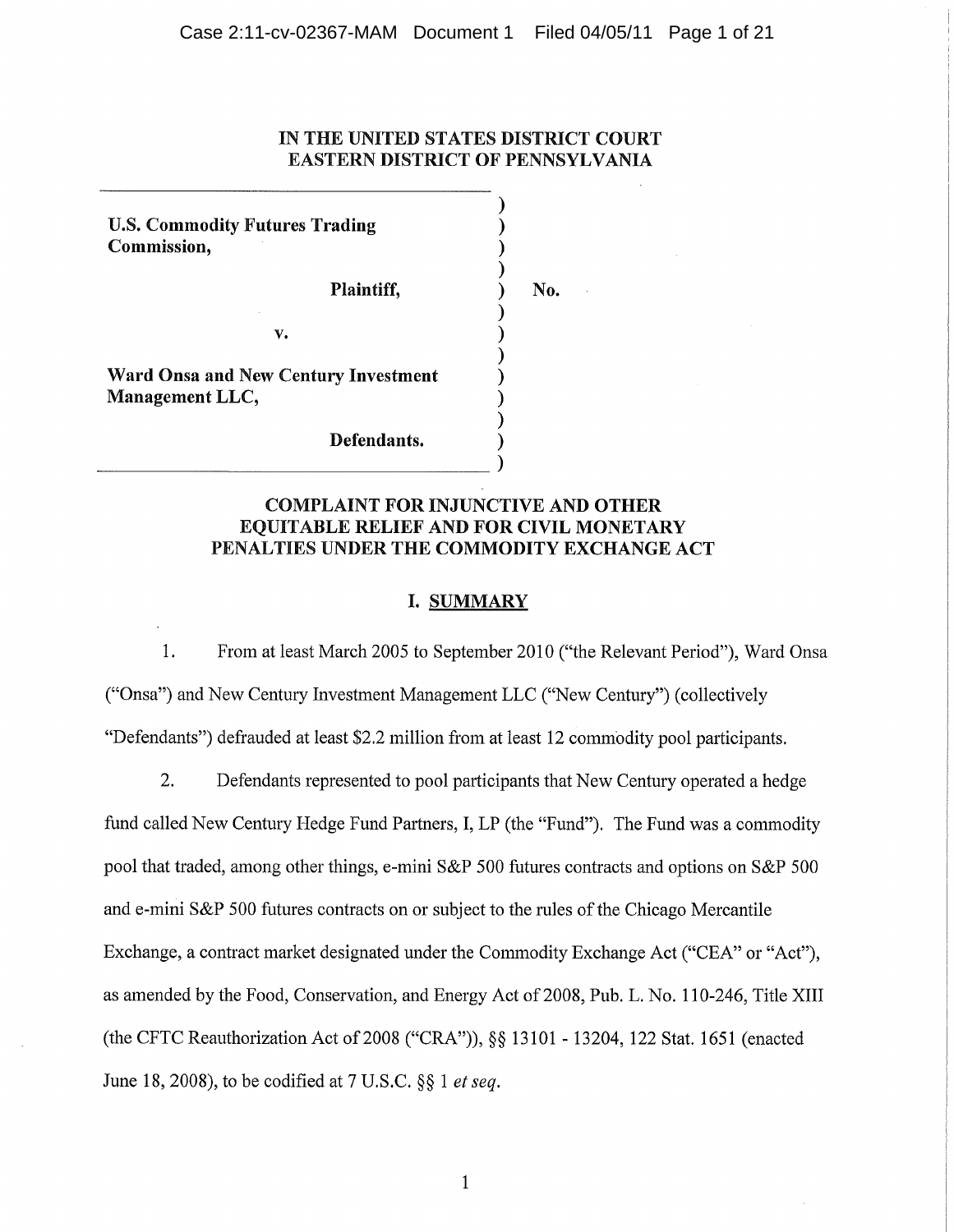## Case 2:11-cv-02367-MAM Document 1 Filed 04/05/11 Page 2 of 21

3. The Fund, however, was unsuccessful and suffered trading losses totaling over \$2.8 million between March 2005 and September 2008, when it ceased trading.

4. Defendants failed to disclose these trading losses and in order to conceal them, Defendants provided pool participants with false account statements reflecting fictitious increases in the value of their accounts.

5. Defendants also failed to use pool participant funds to trade commodity futures or options contracts as promised and instead misappropriated some of those funds by using them for their personal use and to pay earlier pool participants.

6. By issuing false account statements to pool participants, by falsely representing to pool participants the value of their accounts, by failing to disclose and concealing trading losses, by failing to invest funds as promised, and by misappropriating pool participants' funds, Defendants cheated, defrauded and deceived pool participants and made false statements to them in violation of Sections  $4b(a)(2)(i)$ , (ii), and (iii) of the Act, 7 U.S.C. §§  $6b(a)(2)(i)$ , (ii), and (iii) (2006), for violations occurring prior to June 18, 2008; and Sections  $4b(a)(1)(A)$ , (B), and (C) of the Act, as amended by the CRA, to be codified at  $7 \text{ U.S.C.}$  §§  $6b(a)(1)(A)$ , (B), and (C), for violations occurring on or after June 18, 2008, and Section  $4o(1)$  of the Act, 7 U.S.C. §  $6o(1)$  $(2006).$ 

 $7.$ The violations of Sections  $4b(a)$  and  $4o(1)$  of the Act by Onsa were committed within the scope of his employment or office with New Century. Therefore, New Century is liable for the violations of the Act by Onsa pursuant to Section  $2(a)(1)(B)$  of the Act,

7 U.S.C.  $\S$  2(a)(1)(B) (2006).

8. Onsa was a controlling person of New Century and did not act in good faith or knowingly induced, directly or indirectly, New Century's act or acts in violation of Sections

 $\overline{2}$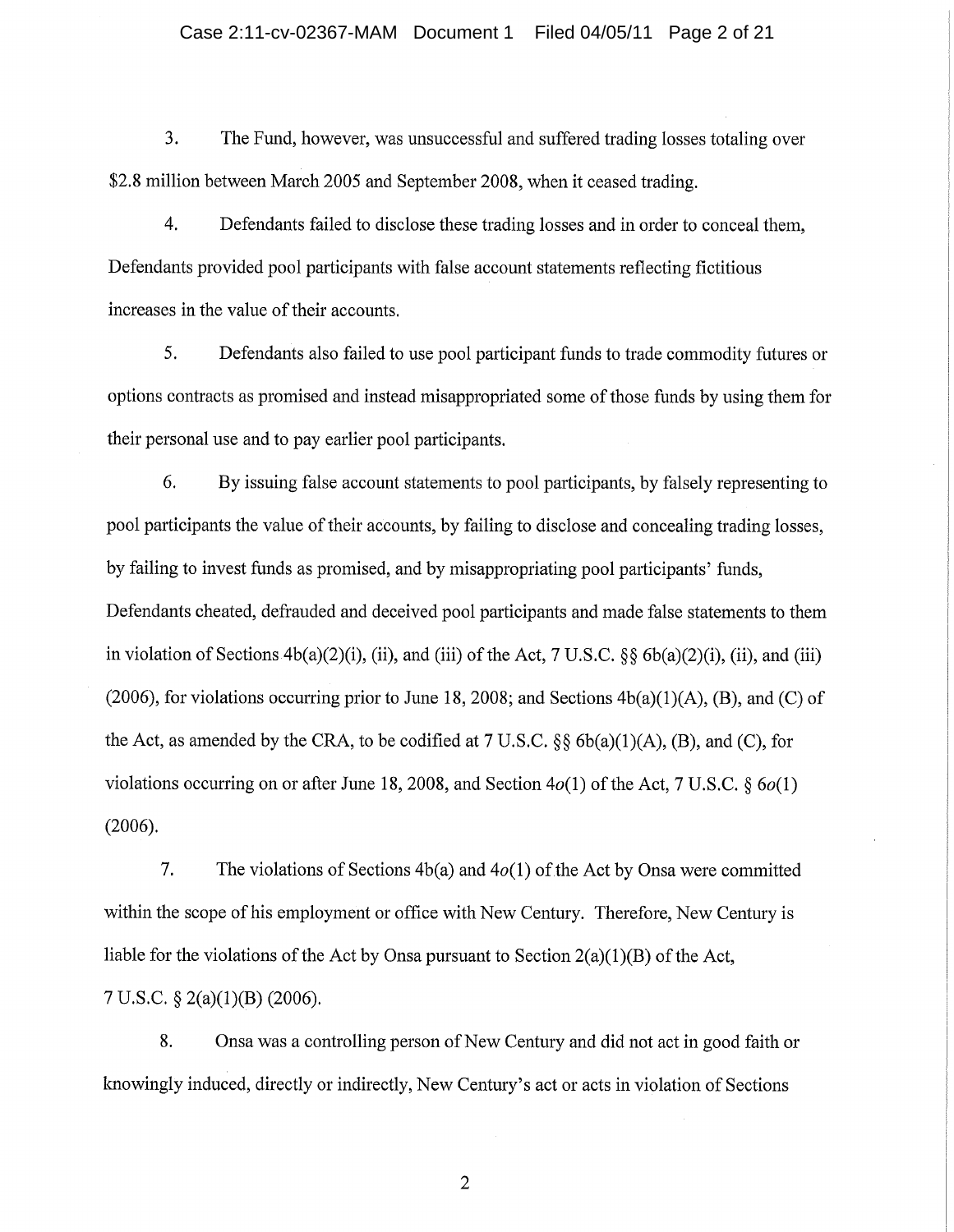$4b(a)$  and  $4o(1)$  of the Act. Onsa is therefore liable for the violations of the Act by New Century pursuant to Section 13(b) of the Act, 7 U.S.C.  $\S$  13c(b) (2006).

9. Accordingly, the U.S. Commodity Futures Trading Commission ("CFTC") brings this action pursuant to Section 6c of the Act, 7 U.S.C. § 13a-1 (2006), to enjoin Defendants' unlawful acts and practices and to compel their compliance with the Act. In addition, the CFTC seeks rescission, restitution, disgorgement, civil monetary penalties and such other equitable relief as this Court may deem necessary or appropriate.

# **II. JURISDICTION AND VENUE**

10. This Court has jurisdiction over this action pursuant to Section 6c of the Act, 7 U.S.C. § 13a-1, which provides that whenever it shall appear to the CFTC that any person has engaged, is engaging, or is about to engage in any act or practice constituting a violation of any provision of the Act or any rule, regulation, or order promulgated thereunder, the CFTC may bring an action in the proper District Court of the United States against such person to enjoin such practice, or to enforce compliance with the Act, or any rule, regulation or order thereunder.

11. Venue properly lies with this Court pursuant to Section 6c(e) of the Act, 7 U.S.C. § 13a-1(e), because some of the acts and practices in violation of the Act have occurred within this District.

12. Unless restrained and enjoined by this Court, Defendants are likely to engage in the acts and practices alleged in this Complaint or in similar acts and practices, as described more fully below.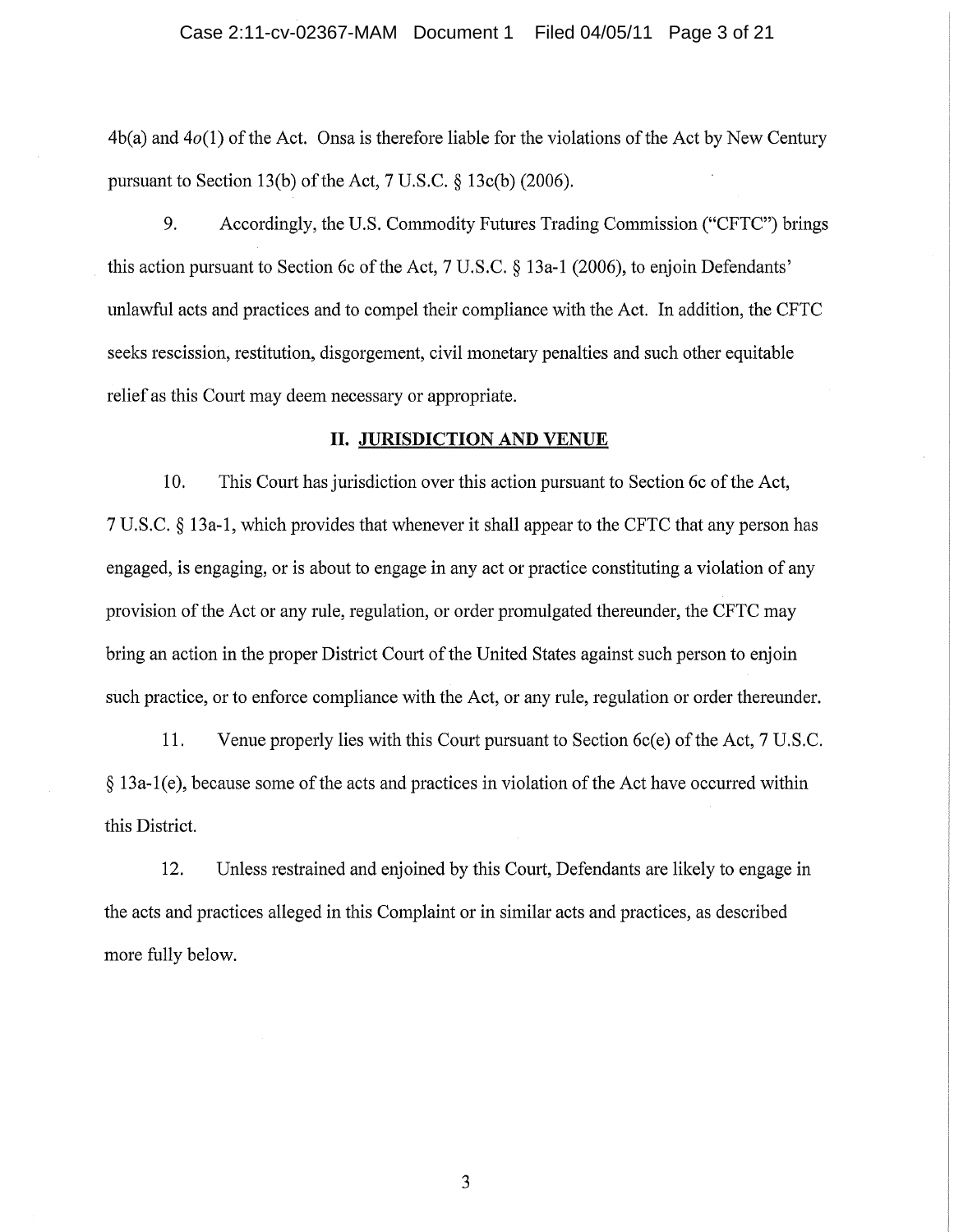# **III. THE PARTIES**

13. Plaintiff Commodity Futures Trading Commission is an independent federal regulatory agency that is charged by Congress with administering and enforcing the Act, 7 U.S.C. §§ 1 et seq., and the regulations promulgated thereunder, 17 C.F.R. §§ 1.1 et seq.

14. Defendant New Century Investment Management LLC was organized in Delaware in April 2004 and operated out of offices in Southampton, Pennsylvania and Warwick, Pennsylvania. New Century has received an exemption from registration as a commodity pool operator pursuant to Regulation 4.13(a)(3), 17 C.F.R.  $\S$  4.13(a)(3).

15. Defendant Ward Onsa resides in Marco Island, Florida. Onsa is a founding member and sole portfolio manager of New Century, and acts as an Associated Person ("AP") of New Century. Onsa was previously registered with the Commission as an AP of an unrelated entity from May 1984 to December 1984. Onsa is not presently registered with the Commission in any capacity.

# IV. FACTUAL BACKGROUND

#### A. **Statutory Background**

A futures commission merchant ("FCM") is defined in Section 1a(20) of the Act, 16. 7 U.S.C. § 1a(20), as an individual, association, partnership, corporation or trust that solicits or accepts orders for the purchase or sale of any commodity for future delivery on or subject to the rules of any contract market and that accepts payment from or extends credit to those whose orders are accepted.

17. A commodity pool operator ("CPO") is defined in Section 1a(5) of the Act, 7 U.S.C.  $\S$  1a(5), as any firm or individual engaged in a business, which is of the nature of an investment trust, syndicate, or similar form of enterprise, and that, in connection therewith, solicits, accepts, or receives from others funds, securities, or property, either directly through

 $\overline{4}$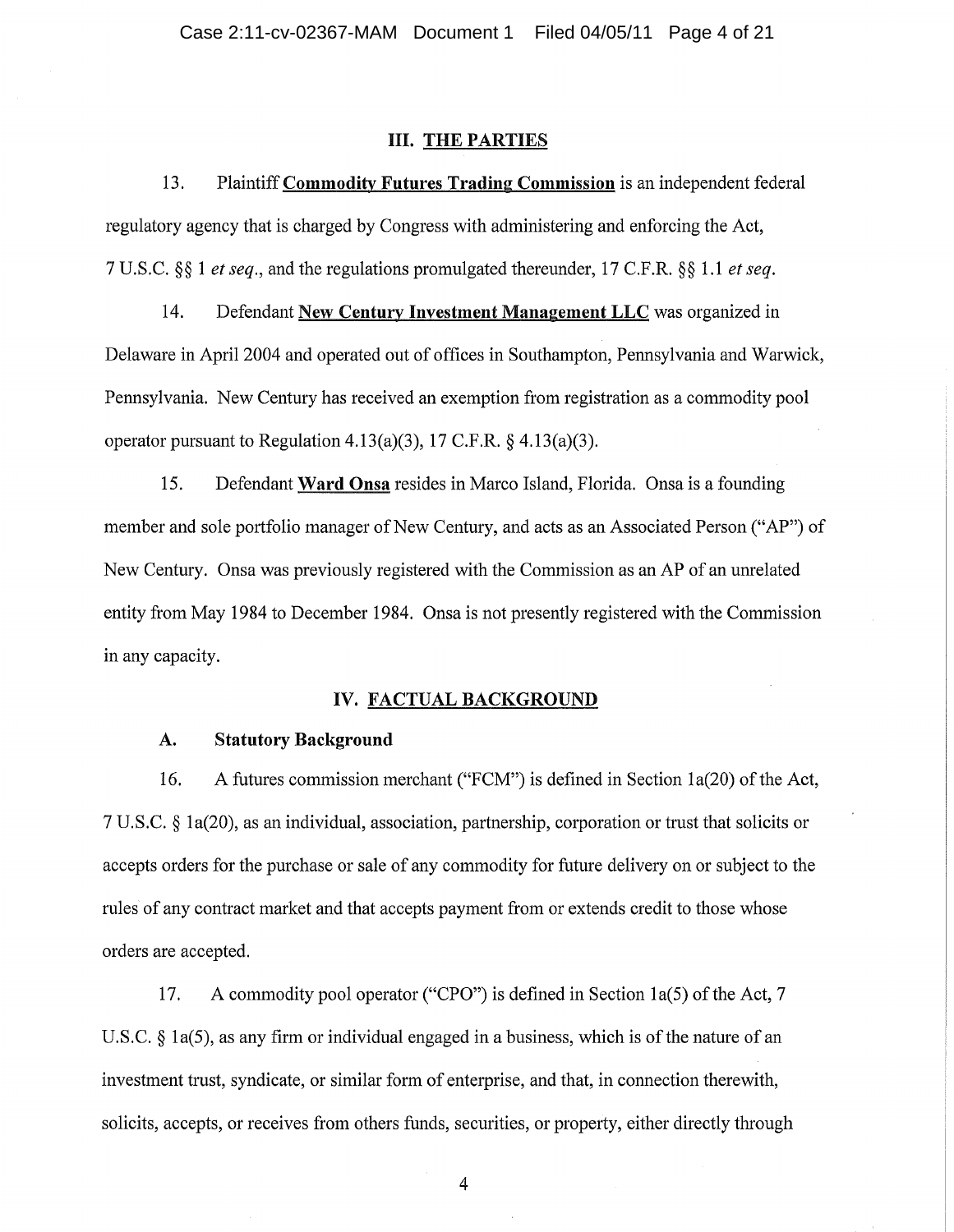## Case 2:11-cv-02367-MAM Document 1 Filed 04/05/11 Page 5 of 21

capital contributions, the sale of stock or other forms of securities, or otherwise, for the purpose of trading in any commodity for future delivery on or subject to the rules of any contract market.

18. An AP is defined in Section 4k of the Act, 7 U.S.C. § 6k, and Commission Regulation 1.3(aa), 17 C.F.R.  $\S$  1.3(aa), with certain qualifications, as a natural person associated with, among others, any Commodity Trading Advisor ("CTA"), CPO or FCM as a partner, officer, employee, consultant, or agent (or any person occupying a similar status or performing similar functions), in any capacity that involves: (i) the solicitation or acceptance of customers' or options customers' orders; or (ii) the supervision of any person or persons so engaged.

#### **B. New Century and Onsa**

19. According to the Fund's two Confidential Investment Memoranda dated May 24, 2004 and May 27, 2004 ("CIMs"), New Century served as the General Partner of the Fund, oversaw the day-to-day management of the Fund's investment program and performed administrative functions for the Fund.

20. During the Relevant Period, Onsa maintained his ownership in New Century and since at least December 2007, Onsa has acted as New Century's sole owner.

21. During the Relevant Period, Onsa and New Century represented to pool participants that New Century operated a commodity pool that traded futures and options on futures contracts called the Fund.

22. During the Relevant Period, Onsa solicited individuals to invest funds with New Century and provided them with, among other things, CIMs, performance summaries, and market perspectives.

23. During the Relevant Period, Onsa and New Century maintained two bank accounts in the name of New Century and one bank account in the name of the Fund (collectively, "Bank Accounts"). Onsa had signatory authority over the three Bank Accounts.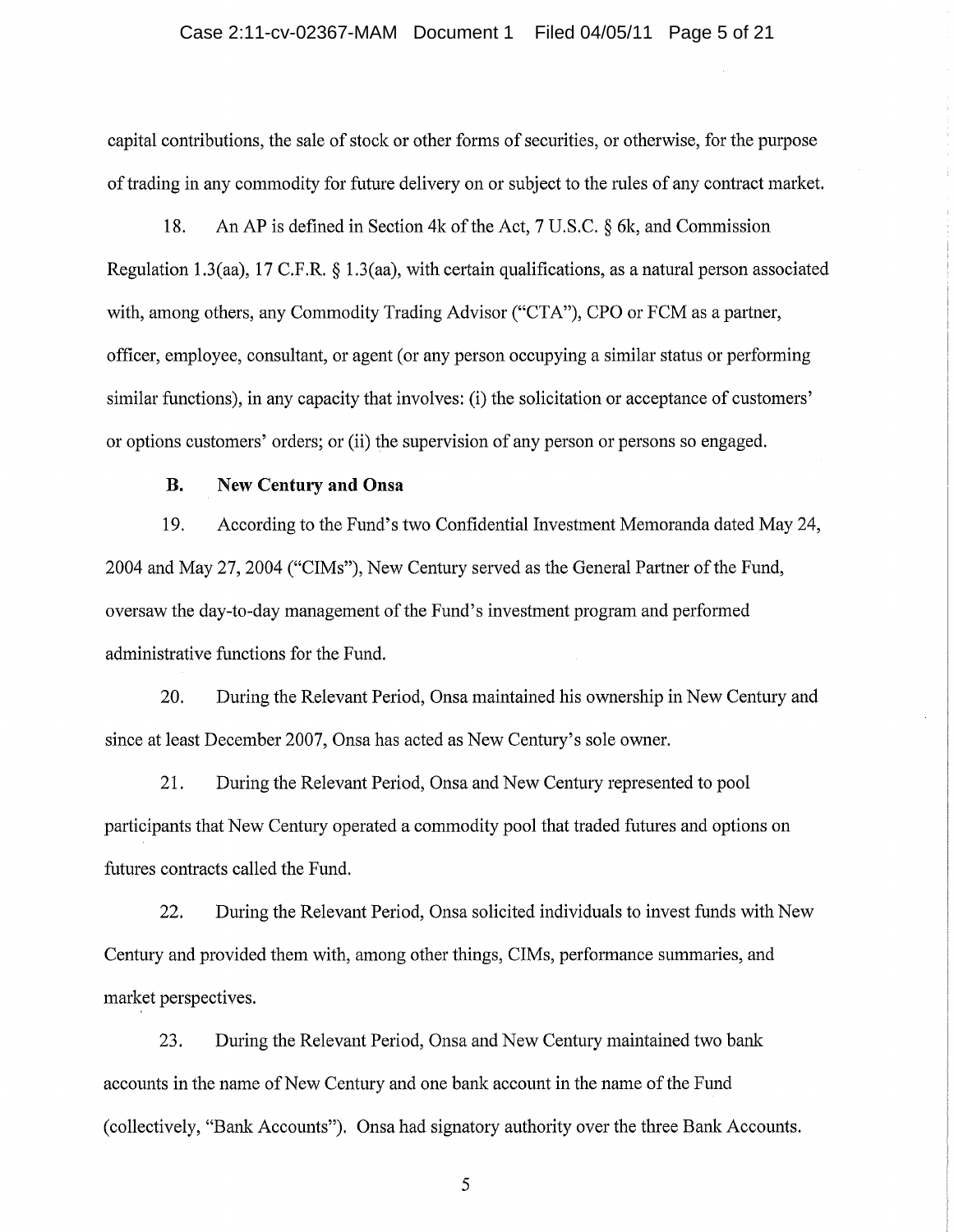# Case 2:11-cv-02367-MAM Document 1 Filed 04/05/11 Page 6 of 21

24. Pool participants were directed by Onsa to send their funds to two of the three **Bank Accounts.** 

25. Defendants comingled pool participants' funds among the three Bank Accounts and transferred pool participants' funds from the Bank Accounts to two futures trading accounts over which Onsa had trading authority.

26. The Fund maintained no other trading or investment accounts.

27. As of February 18, 2011, no funds remain in the three Bank Accounts.

#### $C_{\cdot}$ The Fund's Trading Accounts

28. Onsa opened the Fund's first trading account in February 2005 at a registered FCM ("FCM #1").

29. According to account opening documents, Onsa had trading authority over the FCM #1 trading account.

30. Between March 2005 and May 2008, approximately \$2,796,000 was transferred from one of the three Bank Accounts to the FCM #1 trading account.

31. Between March 2005 and May 2008, the FCM #1 trading account traded e-mini S&P 500 futures contracts and options on S&P 500 and e-mini S&P 500 futures contracts.

 $32.$ Also between March 2005 and May 2008, the FCM #1 trading account suffered approximately \$2,267,000 in trading losses and a total of approximately \$529,000 was transferred back to the Bank Accounts.

33. The FCM #1 trading account was closed with a zero balance in May 2008.

34. Onsa opened a second trading account in the name of the Fund at another registered FCM ("FCM #2 trading account") in August 2007.

35. Onsa had sole trading authority over the FCM #2 trading account.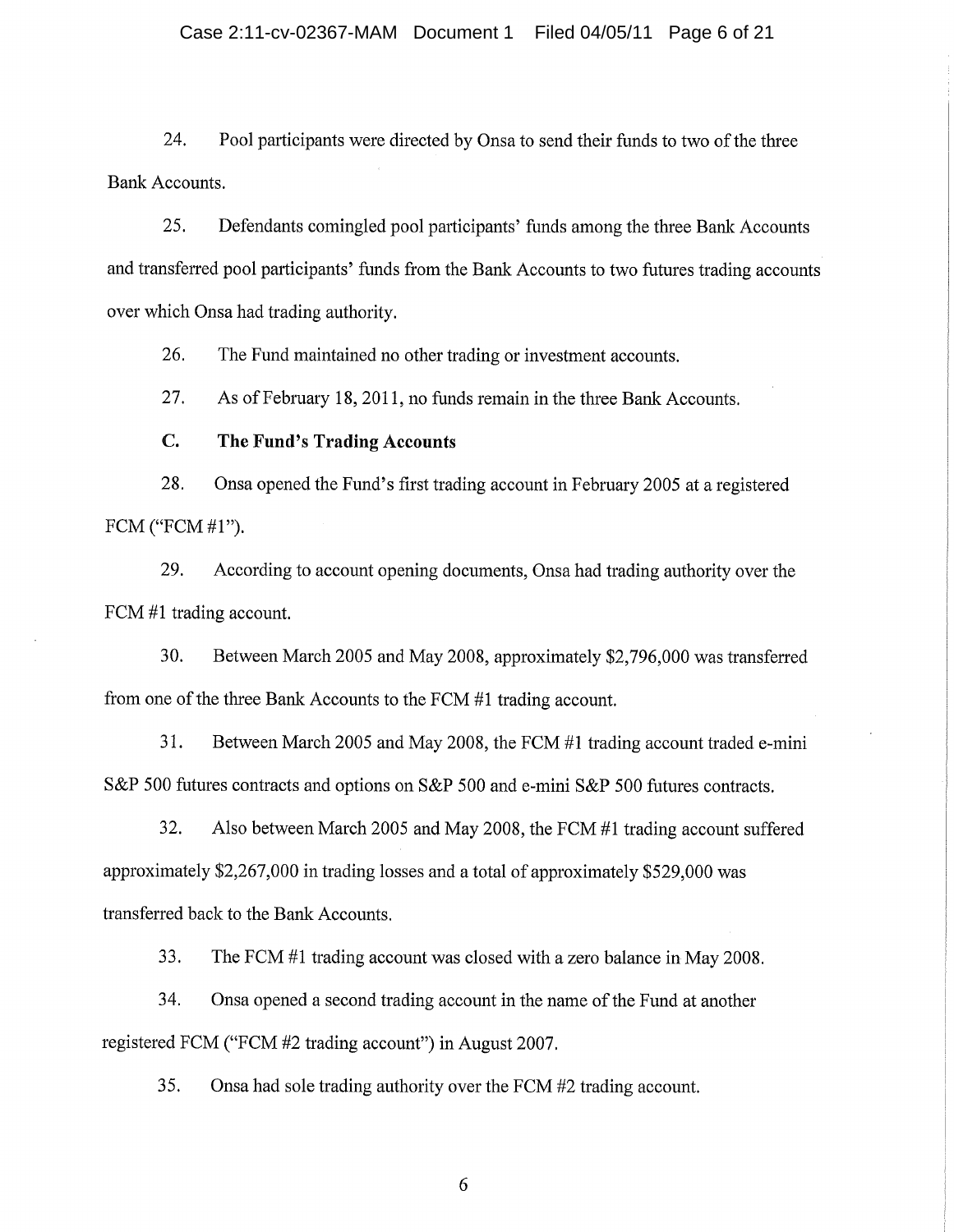36. Between August 2007 and December 2008, a total of approximately \$1,199,000 was deposited into the FCM #2 trading account with funds transferred from one of the Bank Accounts.

37. Between August 2007 and December 2008, the FCM #2 trading account traded emini S&P 500 futures contracts and options on S&P 500 and e-mini S&P 500 futures contracts.

38. Between August 2007 and December 2008, the FCM #2 trading account suffered over \$330,000 in trading losses, and a total of approximately \$390,000 was transferred to two of the Bank Accounts.

39. On December 3, 2008, the balance of funds totaling over \$475,000 in the FCM #2 trading account was turned over, pursuant to order of the Circuit Court of Cook County, Illinois, to a group of pool participants who had obtained a judgment against Onsa, New Century and the Fund.

40. The FCM #2 account was closed with a zero balance in December 2008.

41. The Fund maintained no open futures or futures options trading accounts after December 2008, yet after December 2008 Defendants continued to send statements to Fund participants reflecting purported futures and options trading by the Fund.

D. Defendants Made False Representations and Omissions To Pool Participants

42. During the Relevant Period, Onsa and New Century through Onsa made the following false representations and/or omissions to pool participants: (a) Defendants misrepresented the value of participants' accounts; (b) Defendants failed to disclose participants' trading losses; and (c) Defendants falsely represented to certain participants that participants' funds would be used to trade futures and/or options contracts and instead of investing those funds as promised, Defendants misappropriated those funds.

 $\overline{7}$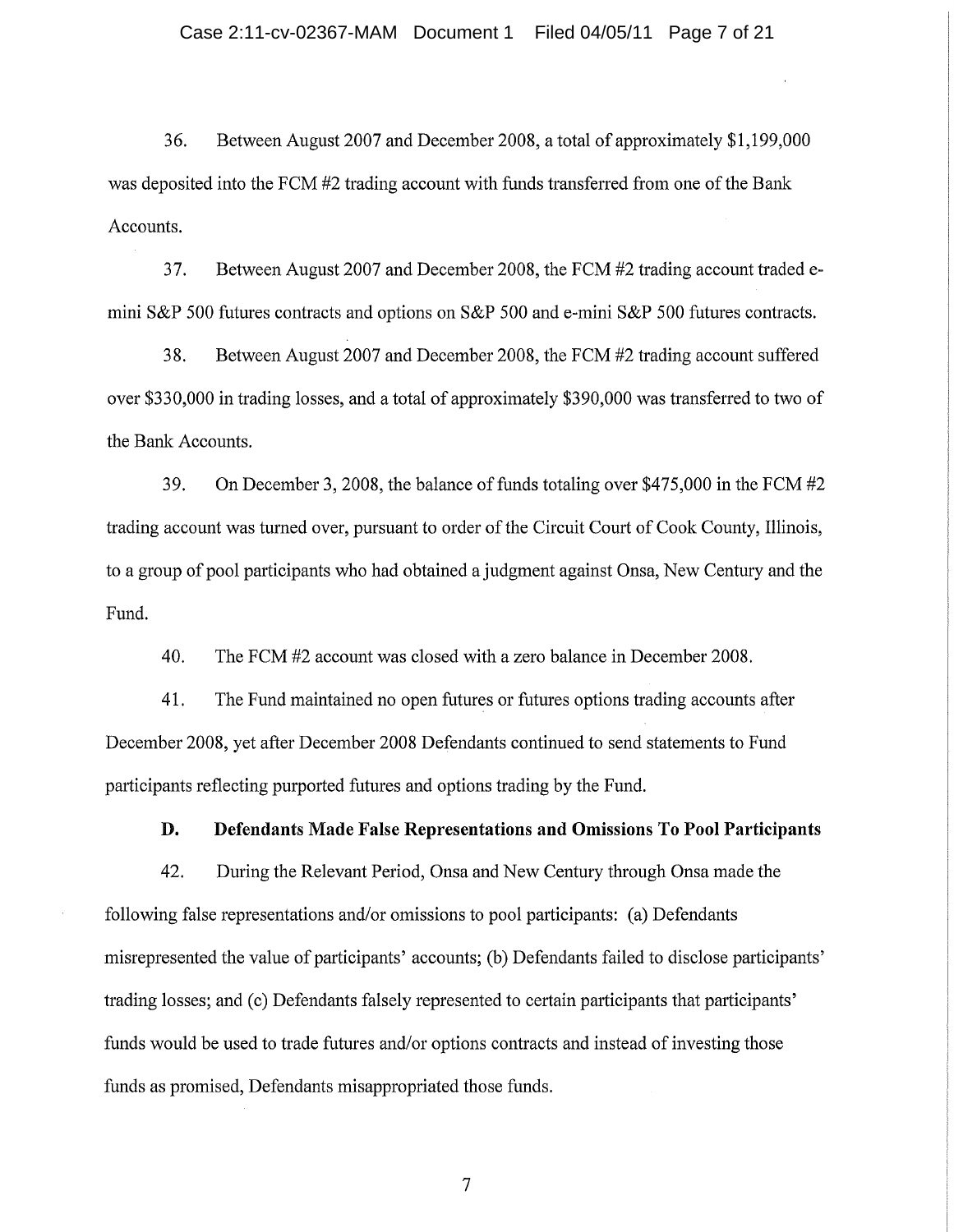## Case 2:11-cv-02367-MAM Document 1 Filed 04/05/11 Page 8 of 21

43. Onsa misrepresented the value of the pool participants' accounts by providing them with quarterly statements that reflected fictitious increases in the value of their accounts.

44. Onsa concealed trading losses from pool participants and the fact that there were insufficient funds in the trading and bank accounts to support the fictitious values reported on their quarterly statements.

45. Onsa also falsely promised a number of pool participants that their funds would be invested to trade futures and options on futures contracts when in fact Defendants misappropriated portions of those funds.

46. For example, one pool participant wired \$71,714 into one of the Bank Accounts on December 11, 2008 for the purpose of investing in the pool; however, at that time, New Century did not have any trading accounts and its last trading account at FCM #2 had been closed on December 3, 2008 with a zero balance.

47. Other pool participants also provided Defendants with their funds for the purpose of investing in the pool and Onsa, instead, used some of those funds for himself and to pay off other participants.

48. Through Onsa's fraudulent misrepresentations, at least 12 pool participants invested a total of more than \$2.2 million with the Fund to trade commodity futures and options contracts.

#### **Defendants Misappropriated Pool Participants' Funds** E.

49. Onsa and New Century through Onsa also misappropriated participants' funds by using these funds to pay Onsa's personal debts and living expenses and by paying earlier participants with newer participants' funds instead of using those funds to trade commodity futures or options contracts in the manner of a Ponzi scheme.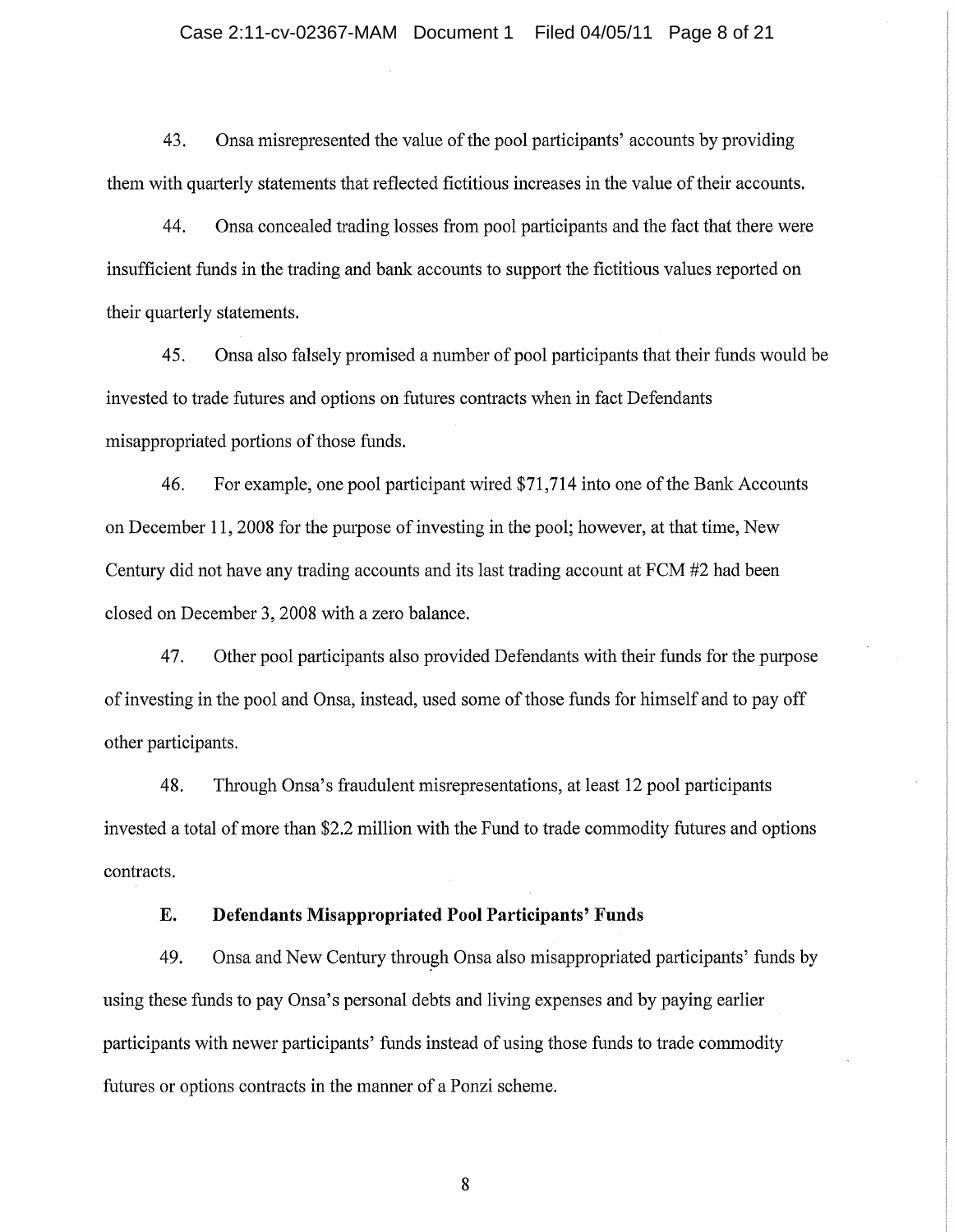# Case 2:11-cv-02367-MAM Document 1 Filed 04/05/11 Page 9 of 21

50. Onsa received funds totaling approximately \$131,000 from two of the Bank Accounts. Onsa was not entitled to these funds, which he used for his own purposes.

51. Onsa also used participants' funds totaling \$5,177.39 to pay his taxes on his Marco Island residence.

52. Onsa also used New Century's pool participant funds to make over \$38,000 in debit card purchases and ATM withdrawals for his personal benefit between February 2008 and April 2009.

53. Onsa was not entitled to use any of these funds for his personal benefit.

54. Onsa also misappropriated funds by using newer pool participant funds to pay certain older pool partcipants.

55. For example, one pool participant wired over \$71,000 into one of the Bank Accounts on December 11, 2008.

56. By that time, New Century's remaining trading account at FCM #2 had already been closed as of December 3, 2008 with a zero balance and the total balance in the three Bank Accounts was approximately \$4,700.

Approximately five days later, Onsa wired a total of \$50,000 from one of the 57. Bank Accounts to two earlier New Century pool participants.

#### F. **Defendants Provided False Statements to Pool Participants**

58. Throughout the Relevant Period, Onsa and New Century through Onsa sent false quarterly statements to New Century's pool participants misrepresenting the value of their accounts.

For example, for the quarter ending March 31, 2009, Onsa sent one pool 59. participant a quarterly statement that showed his account increasing in value to \$59,807 and sent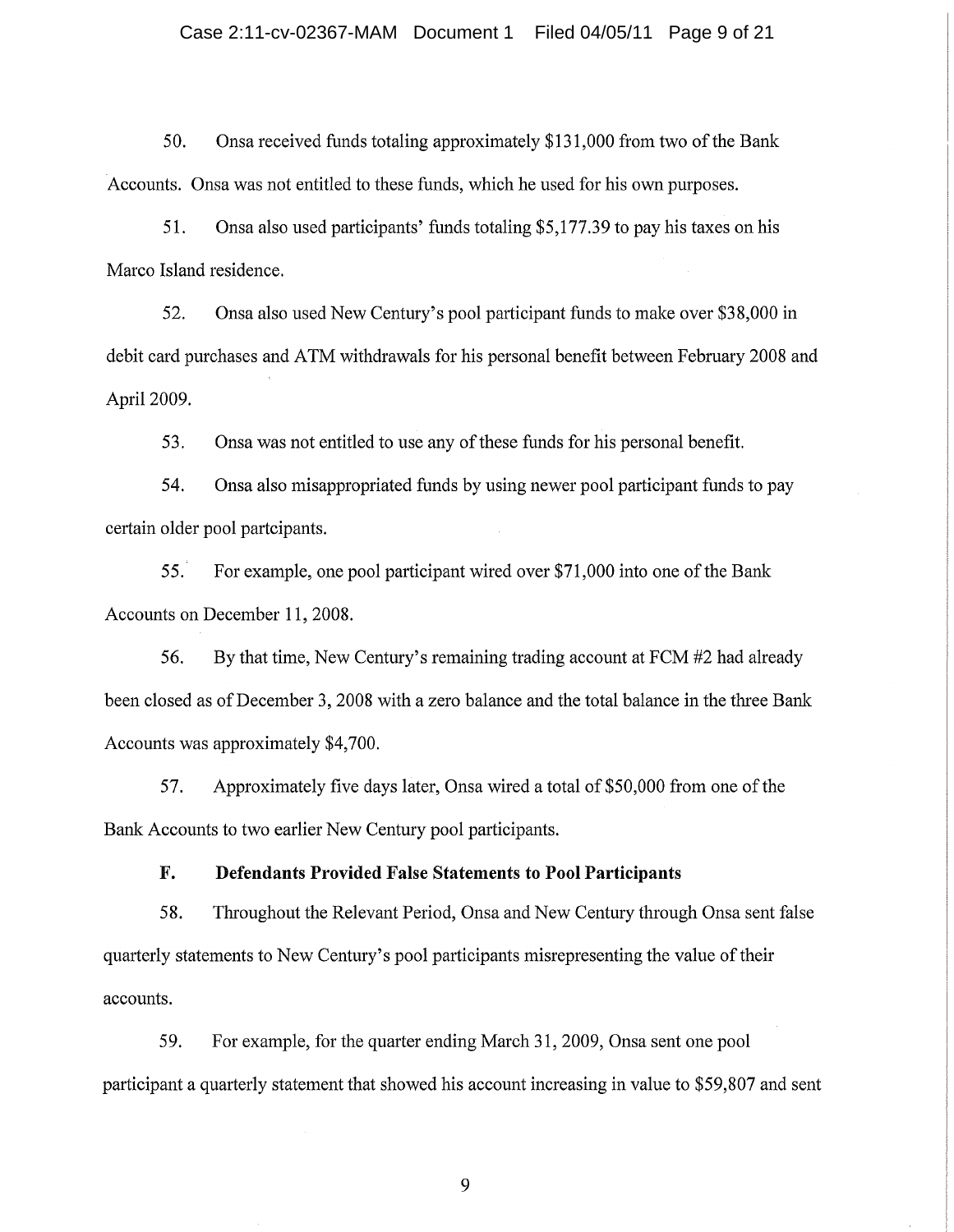### Case 2:11-cv-02367-MAM Document 1 Filed 04/05/11 Page 10 of 21

another pool participant a quarterly statement that showed his account increasing in value to \$129,902.

60. These two quarterly statements were false since the total assets of the Fund as of March 31, 2009 totaled only \$3,045.32.

61. As another example, for the quarter ending June 30, 2010, Onsa sent a pool participant a quarterly statement that showed his account increasing in value to \$68,180.

62. This quarterly statement also was false since the total assets of the Fund as of June 30, 2010 consisted of one bank account with a balance of only \$1,190.41.

#### G. Onsa is a Controlling Person of New Century

Onsa is a founding member and sole portfolio manager of New Century, and acts 63. as an AP of New Century.

64. Basic information regarding the Fund's background, structure and investment strategy, along with information regarding Onsa's background, is contained in a document entitled "New Century Hedge Fund Partners, I, L.P. Investor Summary," dated May 24, 2004 ("Investor Summary").

65. According to the Investor Summary, Onsa "oversee<sup>[s]</sup> the Funds investment strategy, make<sup>[s]</sup> all investment decisions and trades and exercise<sup>[s]</sup> all portfolio management responsibilities."

66. Since at least December 2007, Onsa has been the sole owner of New Century.

As described above, Onsa solicited pool participants and was a signatory on the 67. three Bank Accounts.

68. Onsa opened and was the sole signatory to one of the three Bank Accounts.

69. Statements for one of the Bank Accounts were sent to Onsa's residence in Marco Island, Florida.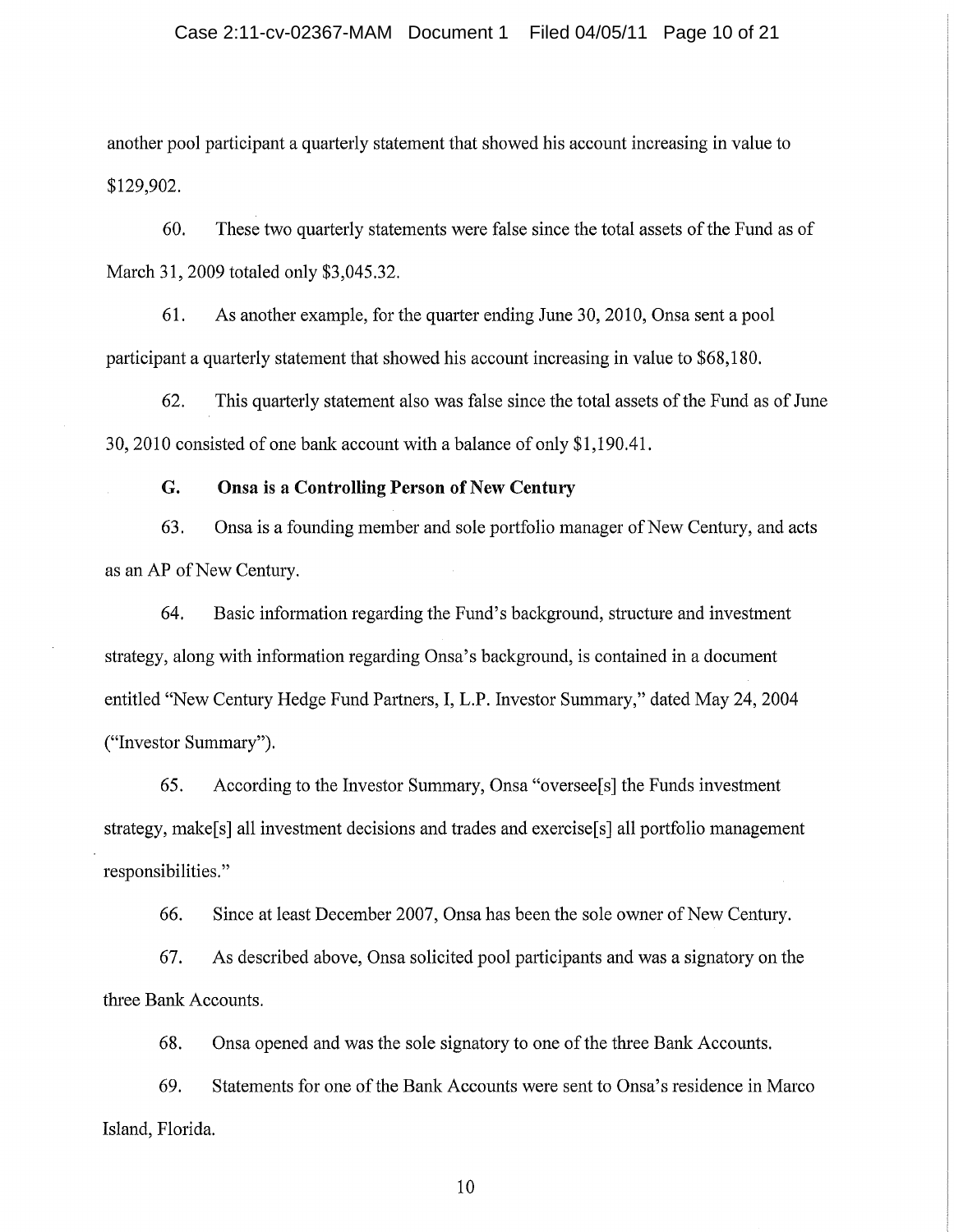70. Among other activities set forth in this Complaint, Onsa had sole trading authority

over New Century's trading accounts at FCM #1 and FCM #2 and distributed false account

statements to pool participants, and accordingly, Onsa did not act in good faith or knowingly

induced, directly or indirectly, the act or acts constituting New Century's fraud violations.

# V. VIOLATIONS OF THE COMMODITY EXCHANGE ACT

# **COUNT ONE**

# VIOLATIONS OF SECTION 4b(a) OF THE ACT: FUTURES FRAUD BY FALSE REPRESENTATIONS, MISAPPROPRIATION AND **FALSE REPORTS**

71. The allegations set forth in paragraphs 1 through 70 are re-alleged and

incorporated by reference herein.

72. Prior to being amended by the CRA, Sections  $4b(a)(2)(i)$ , (ii), and (iii) of the Act,

 $7 U.S.C.$  §§  $6b(a)(2)(i)$ , (ii), and (iii), made it a violation:

for any person, in or in connection with any order to make, or the making of, any contract of sale of any commodity for future delivery made, or to be made, for or on behalf of any other person if such contract for future delivery is or may be used for (A) hedging any transaction in interstate commerce in such commodity or the products or byproducts thereof, or (B) determining the price basis of any transaction in interstate commerce in such commodity, or (C) delivering any such commodity sold, shipped, or received in interstate commerce for the fulfillment thereof-

> (i) to cheat or defraud or attempt to cheat or defraud such other person;

(ii) willfully to make or cause to be made to such other person any false report or statement thereof, or willfully to enter or cause to be entered for such person any false record thereof; [or]

(iii) willfully to deceive or attempt to deceive such other person by any means whatsoever in regard to any such order or contract or the disposition or execution of any such order or contract, or in regard to any act or agency performed with respect to such order or contract for such person....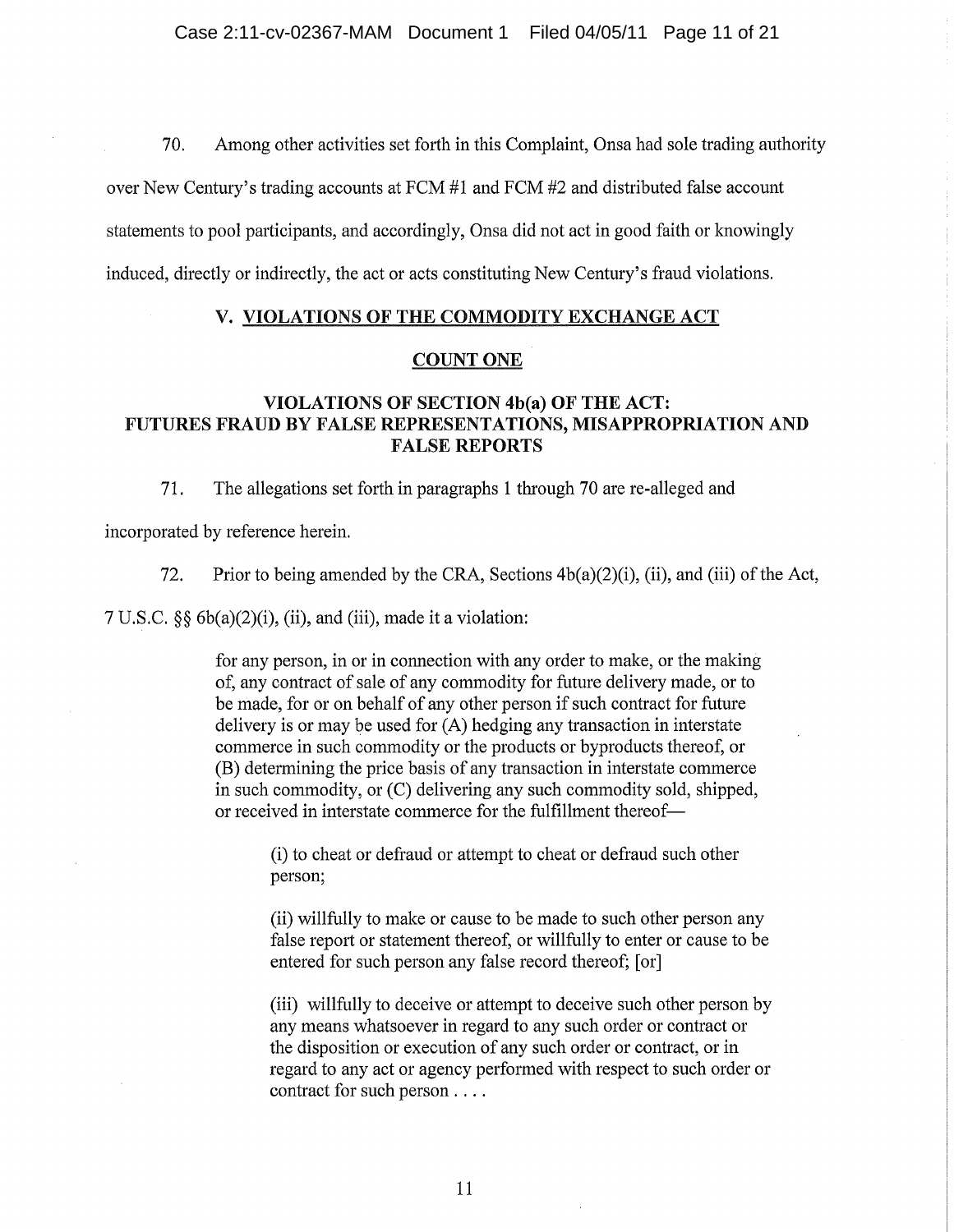# 7 U.S.C. §§ 6b(a)(2)(i), (ii), and (iii) (2006).

73. Similarly, as amended by the CRA, Sections  $4b(a)(1)(A)$ , (B), and (C) of the Act

make it a violation:

for any person, in or in connection with any order to make, or the making of, any contract of sale of any commodity in interstate commerce or for future delivery that is made, or to be made, on or subject to the rules of a designated contract market, for or on behalf of any other person . . .

(A) to cheat or defraud or attempt to cheat or defraud the other person;

(B) willfully to make or cause to be made to the other person any false report or statement or willfully to enter or cause to be entered for the other person any false record; [or]

(C) willfully to deceive or attempt to deceive the other person by any means whatsoever in regard to any order or contract of the disposition or execution of any order or contract, or in regard to any act of agency performed, with respect to any order or contract for or, in the case of paragraph (2), with the other person...

Sections  $4b(a)(1)(A)$ , (B), and (C) of the Act, as amended by the CRA, to be codified at 7 U.S.C.  $\S\S 6b(a)(1)(A), (B), and (C).$ 

As set forth above, during the Relevant Period, Onsa and New Century through 74.

Onsa cheated, defrauded and deceived members of the public through their knowing or reckless

fraudulent misrepresentations and omissions such as concealing their actual trading losses,

falsely representing the value of their accounts and making unauthorized investments of funds

contrary to their promises.

75. As set forth above, during the Relevant Period, Onsa and New Century through Onsa knowingly or recklessly issued false account statements by email to pool participants reflecting fictitious increases in the value of their investments.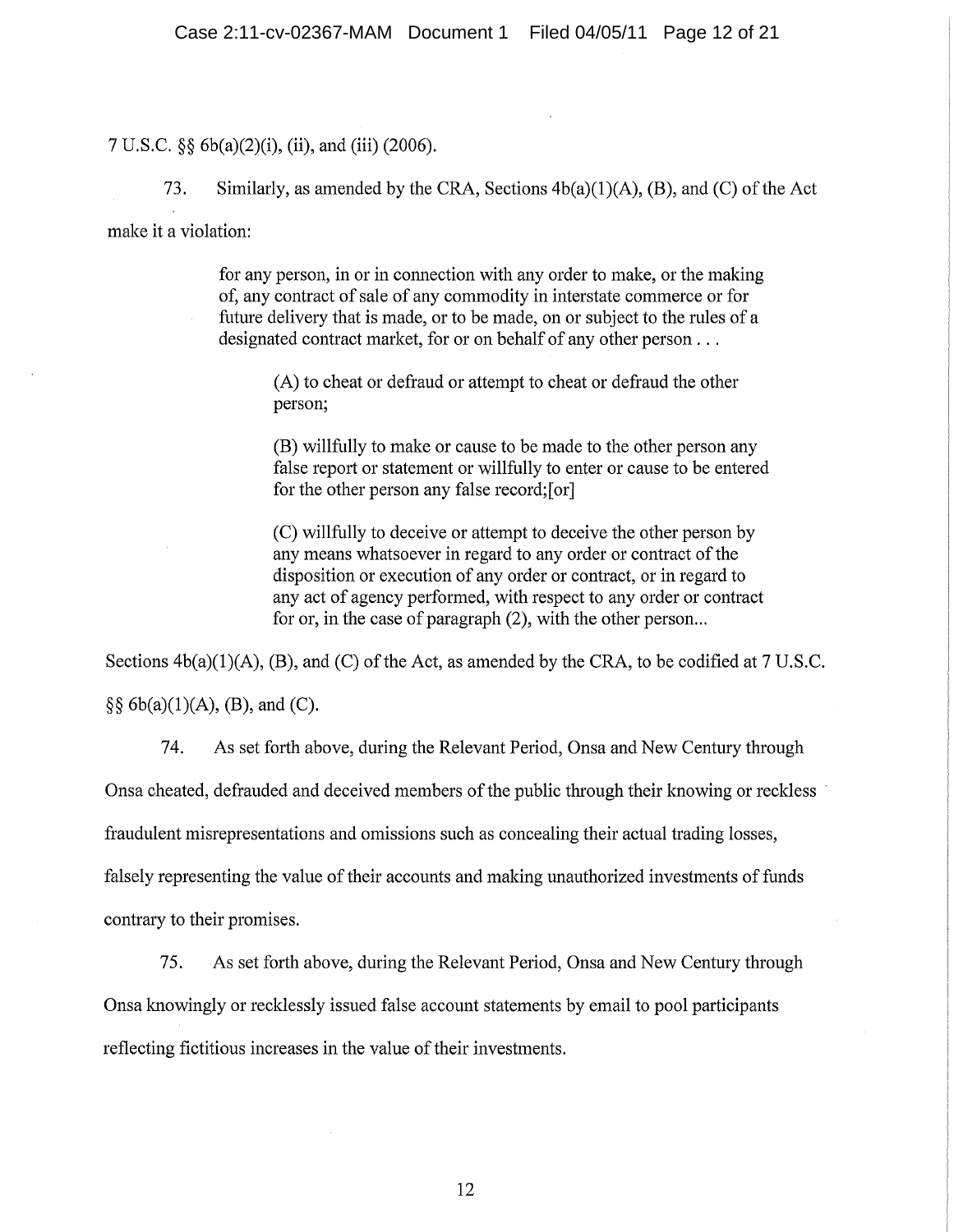76. As set forth above, during the Relevant Period, Onsa and New Century through Onsa misappropriated pool participant funds for their own personal use and to pay certain pool participants.

Onsa and New Century through Onsa engaged in the acts and practices above 77. knowingly or with reckless disregard for the truth. Defendants therefore violated Sections  $4b(a)(2)(i)$ , (ii), and (iii) of the Act, 7 U.S.C. §§  $6b(a)(2)(i)$ , (ii), and (iii) (2006), for conduct occurring before June 18, 2008 and Sections  $4b(a)(1)(A)$ , (B), and (C) of the Act, as amended by the CRA, to be codified at 7 U.S.C. §§  $6b(a)(1)(A)$ , (B), and (C), for conduct occurring on or after June 18, 2008.

78. The actions and omissions of Onsa, as described in this Count One, were committed within the scope of his employment with New Century and, therefore, New Century is liable for his actions constituting violations of Sections 4b(a)(2)(i), (ii), and (iii) of the Act and Sections  $4b(a)(1)(A)$ , (B), and (C) of the Act, as amended by the CRA, pursuant to Section  $2(a)(1)(B)$  of the Act, 7 U.S.C. §  $2(a)(1)(B)$ .

During the Relevant Period, Onsa directly and indirectly controlled New Century, 79. and did not act in good faith or knowingly induced, directly or indirectly, the acts constituting the violations described in this Count One. Pursuant to Section 13(b) of the Act, 7 U.S.C. § 13c(b), Onsa is therefore liable for the violations described in this Count One to the same extent as New Century.

Each material misrepresentation or omission, misappropriation of funds or false 80. report during the Relevant Period, including but not limited to those specifically alleged herein, is alleged as a separate and distinct violation of Sections  $4b(a)(2)(i)$ , (ii), and (iii) of the Act, 7 U.S.C.  $\&$  6b(a)(2)(i), (ii), and (iii) (2006), with respect to acts occurring before June 18, 2008;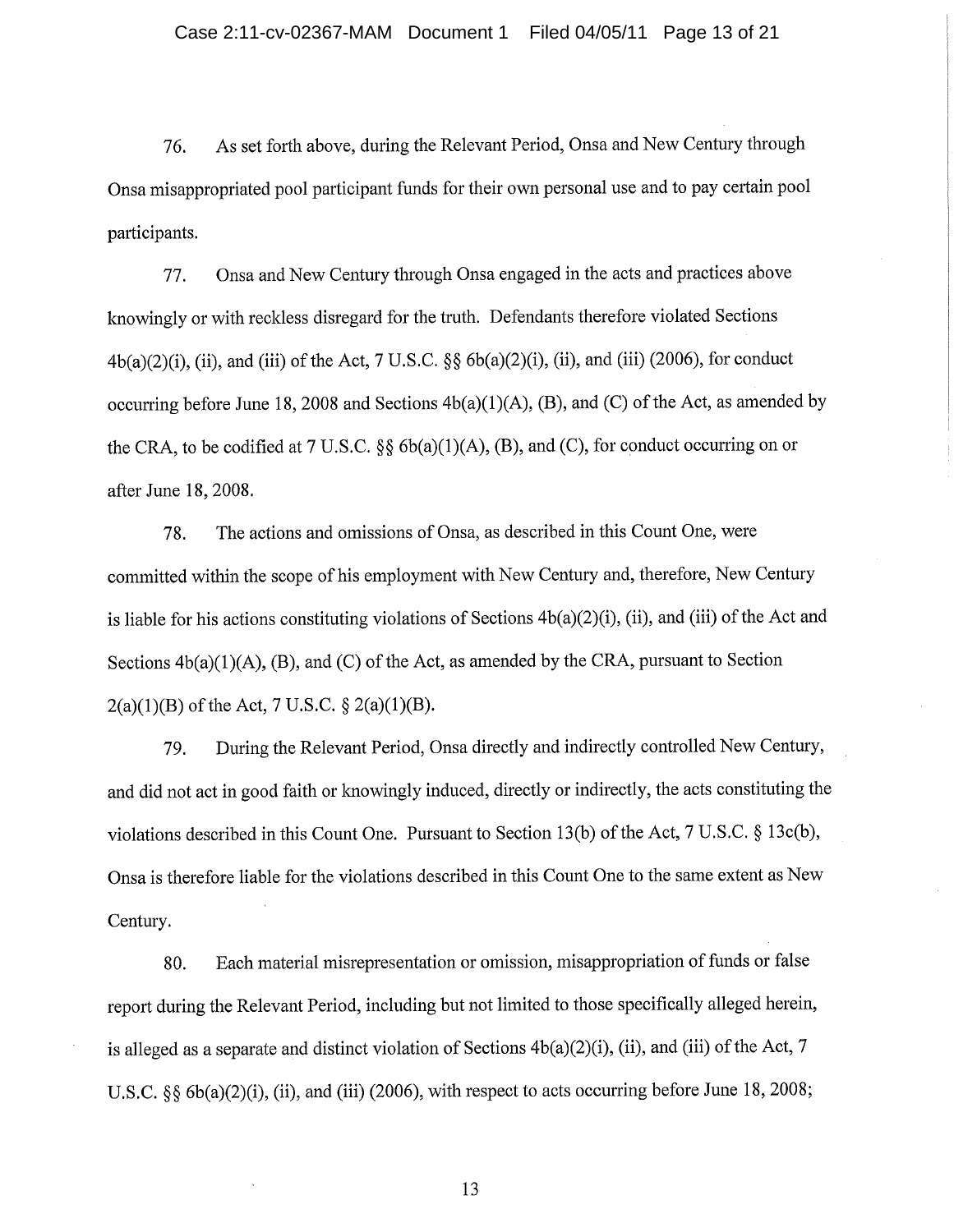and Sections  $4b(a)(1)(A)$ , (B), and (C) of the Act, as amended by the CRA, to be codified at 7 U.S.C  $\S$ §  $6b(a)(1)(A)$ , (B), and (C) with respect to acts occurring on or after June 18, 2008.

# **COUNT TWO**

# VIOLATIONS OF SECTION 40(I) OF THE ACT: FRAUD BY COMMODITY POOL OPERATORS AND THEIR ASSOCIATED **PERSONS**

The allegations set forth in paragraphs 1 through 80 are re-alleged and 81. incorporated by reference herein.

82. Sections  $4o(1)(A)$  and (B) of the Act, 7 U.S.C. §  $6o(1)(A)$  and (B), prohibit any CPO and any AP of a CPO by use of the mails or other means or instrumentalities of interstate commerce from directly or indirectly employing any device, scheme or artifice to defraud any client, participant or prospective client or participant, or engaging in transactions, practices or a course of business which operate as a fraud or deceit upon any client or participant or prospective client or participant.

83. During the Relevant Period, Onsa, while acting as an AP of a CPO, and New Century, while acting as a CPO, violated Section  $4o(1)$  of the Act, 7 U.S.C. §  $6o(1)$ , in that they employed schemes or artifices to defraud pool participants or engaged in transactions, practices or a course of business which operated as a fraud or deceit upon pool participants by using the mails or other means or instrumentalities of interstate commerce. The fraudulent acts included, but are not limited to the following knowing or reckless actions by Defendants:

(1) misappropriating funds received from pool participants for the purpose of trading commodity futures and options on futures contracts; (2) concealing trading losses; (3) issuing false reports to pool participants; (4) unauthorized investment of funds contrary to Defendants' promises; and (5) falsely representing the value of the pool participants' accounts. These fraudulent acts were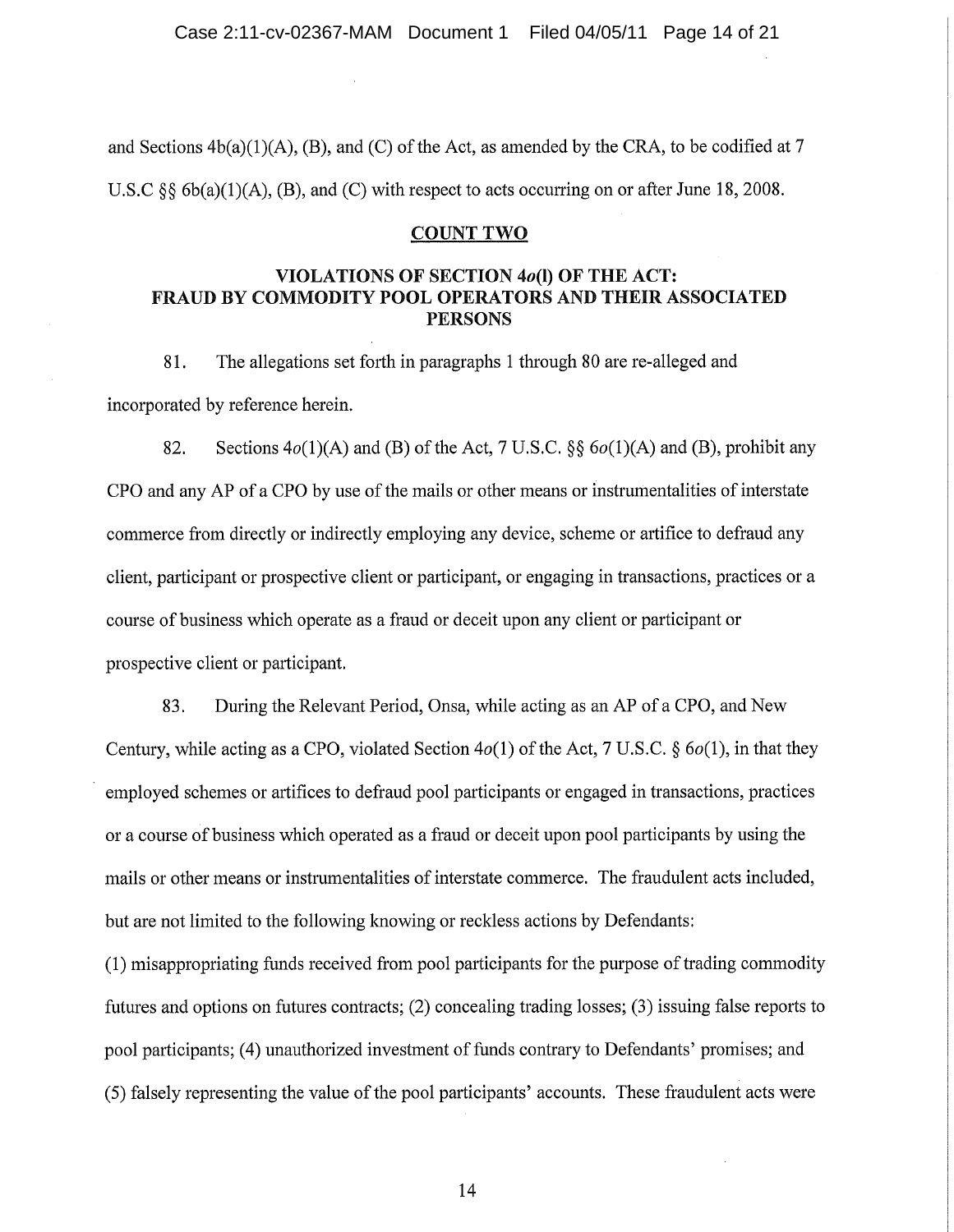### Case 2:11-cv-02367-MAM Document 1 Filed 04/05/11 Page 15 of 21

committed by Defendants using the mails and other means or instrumentalities of interstate commerce, including email.

Onsa and New Century through Onsa engaged in the acts and practices described 84. above knowingly or with reckless disregard for the truth.

The actions and omissions of Onsa, as described in this Count Two, were 85. committed within the scope of his employment or office with New Century and, therefore, New Century is liable for Onsa's violations of Section  $4o(1)$  of the Act, pursuant to Section 2(a)(1)(B) of the Act, 7 U.S.C.  $\S 2(a)(1)(B)$ .

During the Relevant Period, Onsa directly and indirectly controlled New Century 86. and did not act in good faith or knowingly induced, directly or indirectly, the acts constituting the violations described in this Count Two. Pursuant to Section 13(b) of the Act, 7 U.S.C. § 13c(b), Onsa is therefore liable for the violations described in this Count Two to the same extent as New Century.

Each material misrepresentation, misappropriation of funds or omission made by 87. Defendants during the Relevant Period, including but not limited to those specifically alleged herein, is alleged as a separate and distinct violation of Section  $4o(1)$  of the Act.

# VI. RELIEF REQUESTED

WHEREFORE, the CFTC respectfully requests that this Court, as authorized by Section 6c of the Act,  $7 \text{ U.S.C. }$  § 13a-1, and pursuant to its own equitable powers, enter:

An order finding that Defendants violated Sections 4b(a)(2)(i), (ii), and (iii) of the  $A.$ Act, 7 U.S.C. §§ 6b(a)(2)(i), (ii), and (iii) (2006), for violations occurring before June 18, 2008, and Sections  $4b(a)(1)(A)$ , (B), and (C) of the Act, as amended by the CRA, to be codified at 7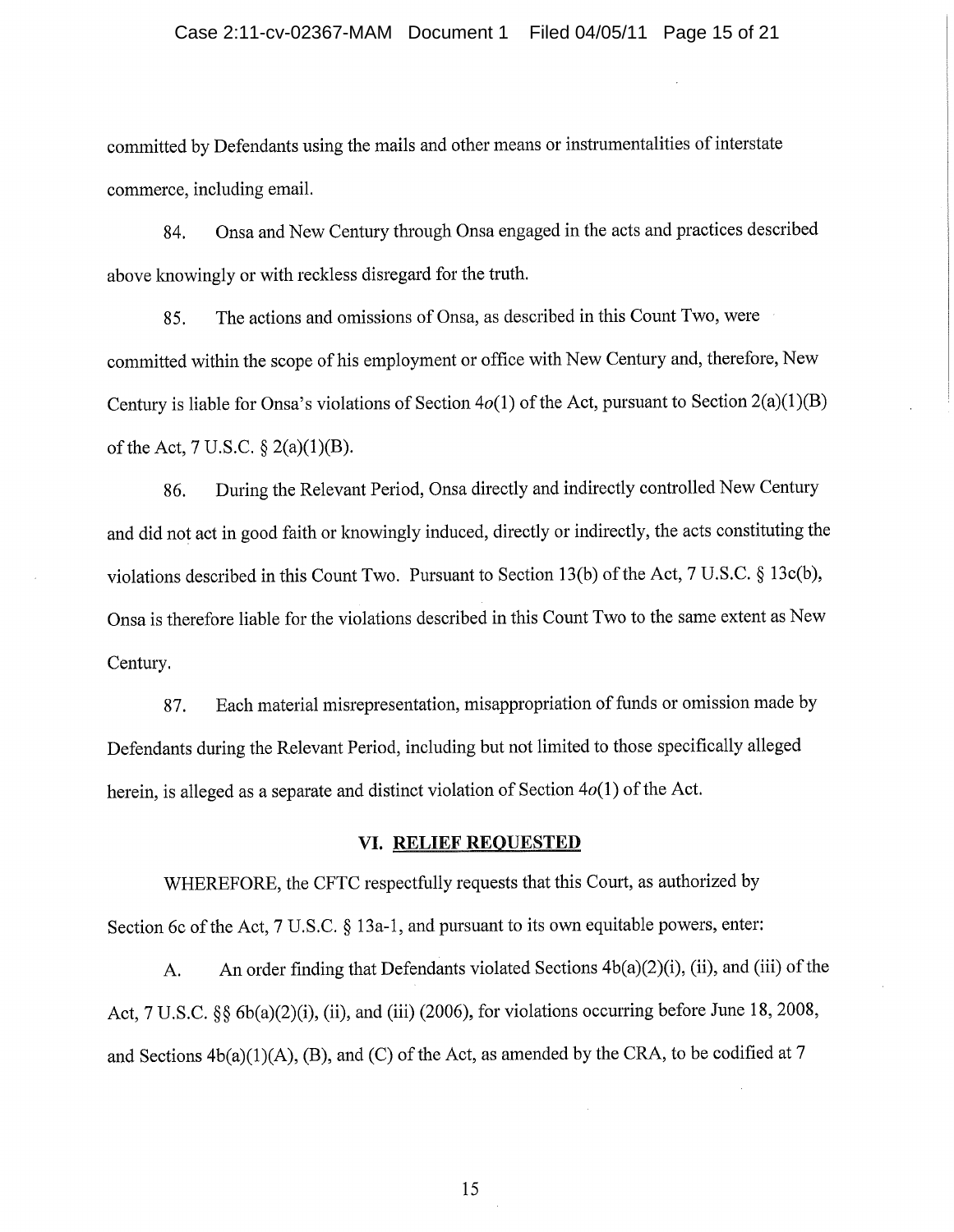### Case 2:11-cv-02367-MAM Document 1 Filed 04/05/11 Page 16 of 21

U.S.C. §§ 6b(a)(1)(A), (B), and (C), for violations on or after June 18, 2008, and Section  $4o(1)$ of the Act, 7 U.S.C.  $\S 6o(1)$ .

Enter an order of preliminary injunction pursuant to Section  $6c(a)$  of the Act **B.** restraining Defendants and all persons or entities insofar as they are acting in the capacity of their agents, servants, employees, successors, assigns, and attorneys, and all persons insofar as they are acting in active concert or participation with Defendants who receive actual notice of such order by personal service or otherwise, from directly or indirectly:

Destroying, mutilating, concealing, altering or disposing of any books and 1. records, documents, correspondence, brochures, manuals, electronically stored data, tape records or other property of Defendants, wherever located, including all such records concerning Defendants' business operations;

Refusing to permit authorized representatives of the Commission to 2. inspect, when and as requested, any books and records, documents, correspondence, brochures, manuals, electronically stored data, tape records or other property of Defendants, wherever located, including all such records concerning Defendants' business operations; and

Withdrawing, transferring, removing, dissipating, concealing or disposing 3. of, in any manner, any funds, assets, or other property, wherever situated, including but not limited to, all funds, personal property, money or securities held in safes, safety deposit boxes and all funds on deposit in any financial institution, bank or savings and loan account, whether domestic or foreign, held by, under the control, or in the name of the Defendants;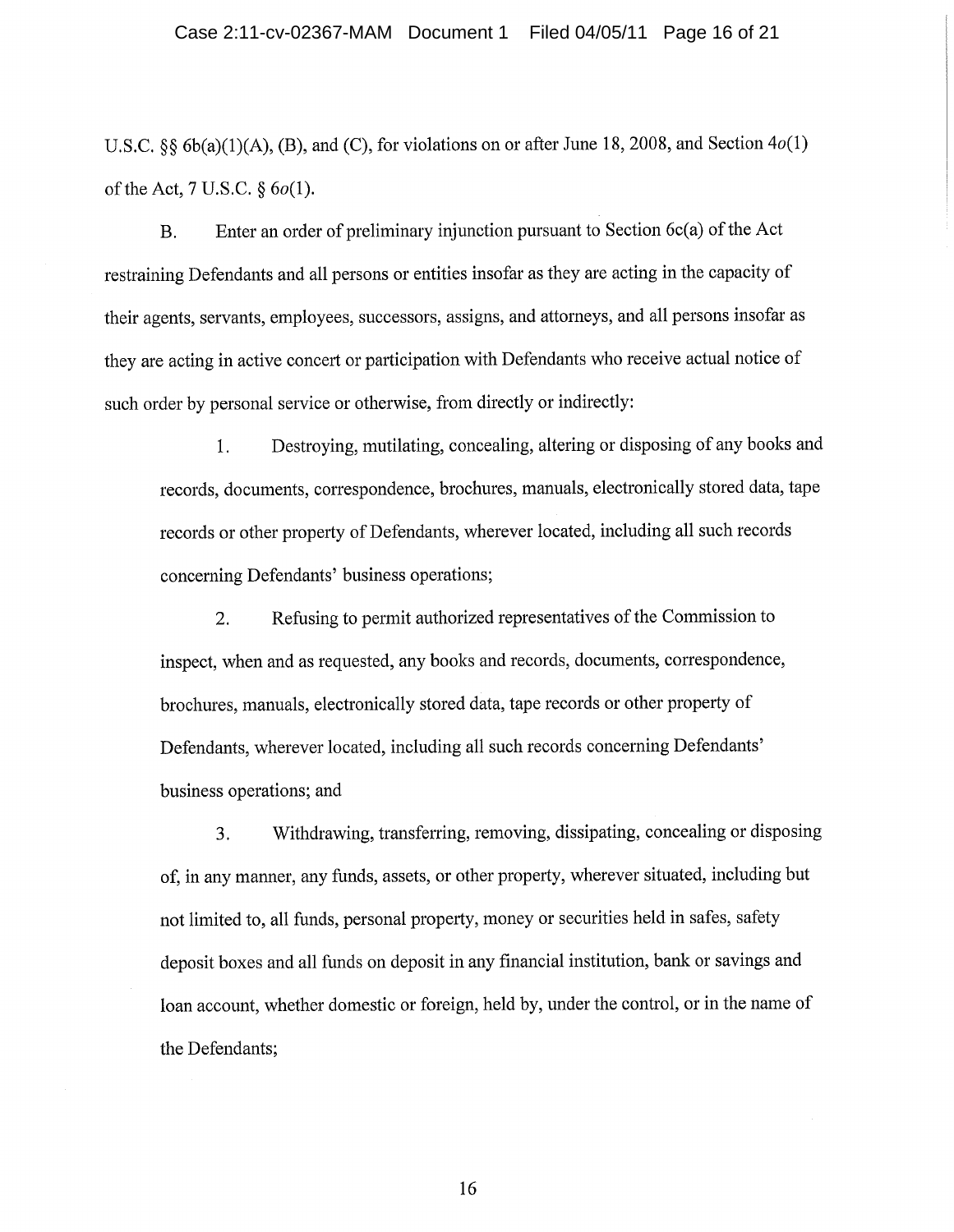C. Enter an order of preliminary injunction providing for the appointment of a Monitor;

Enter an order of preliminary injunction that Defendants shall immediately deliver D. over to a Monitor possession, custody and/or title of all assets owned beneficially or otherwise, wherever situated of Defendants and information identifying the accounts, employees properties, or other assets or obligations of Defendants;

E. Enter an order of preliminary injunction directing that Defendants and any successors and/or agents thereof, provide the Plaintiff and the Monitor immediate and continuing access to their books, records, and other documents of Defendants, agents of the Defendants, including, but not limited to, paper documents, electronically stored data, tape recordings, and computer discs, wherever they may be situated and whether they are in the possession of Defendants or others, and to copy said documents, data and records, either on or off the premises where they may be situated;

Enter an order of preliminary injunction directing that Defendants make an  $F<sub>1</sub>$ accounting to the Plaintiff and the Monitor of all of their funds, documents and assets exceeding \$250 in fair market value individually, both within and outside the United States, which are: (1) titled in the name individually or jointly of Defendants; (2) held by any person or entity, for the benefit of Defendants; or (3) under such Defendants' direct or indirect control whether jointly or singly;

Enter orders of preliminary and permanent injunction enjoining Defendants and G. all persons insofar as they are acting in the capacity of their agents, servants, employees, successors, assigns, and attorneys, and all persons insofar as they are acting in active concert or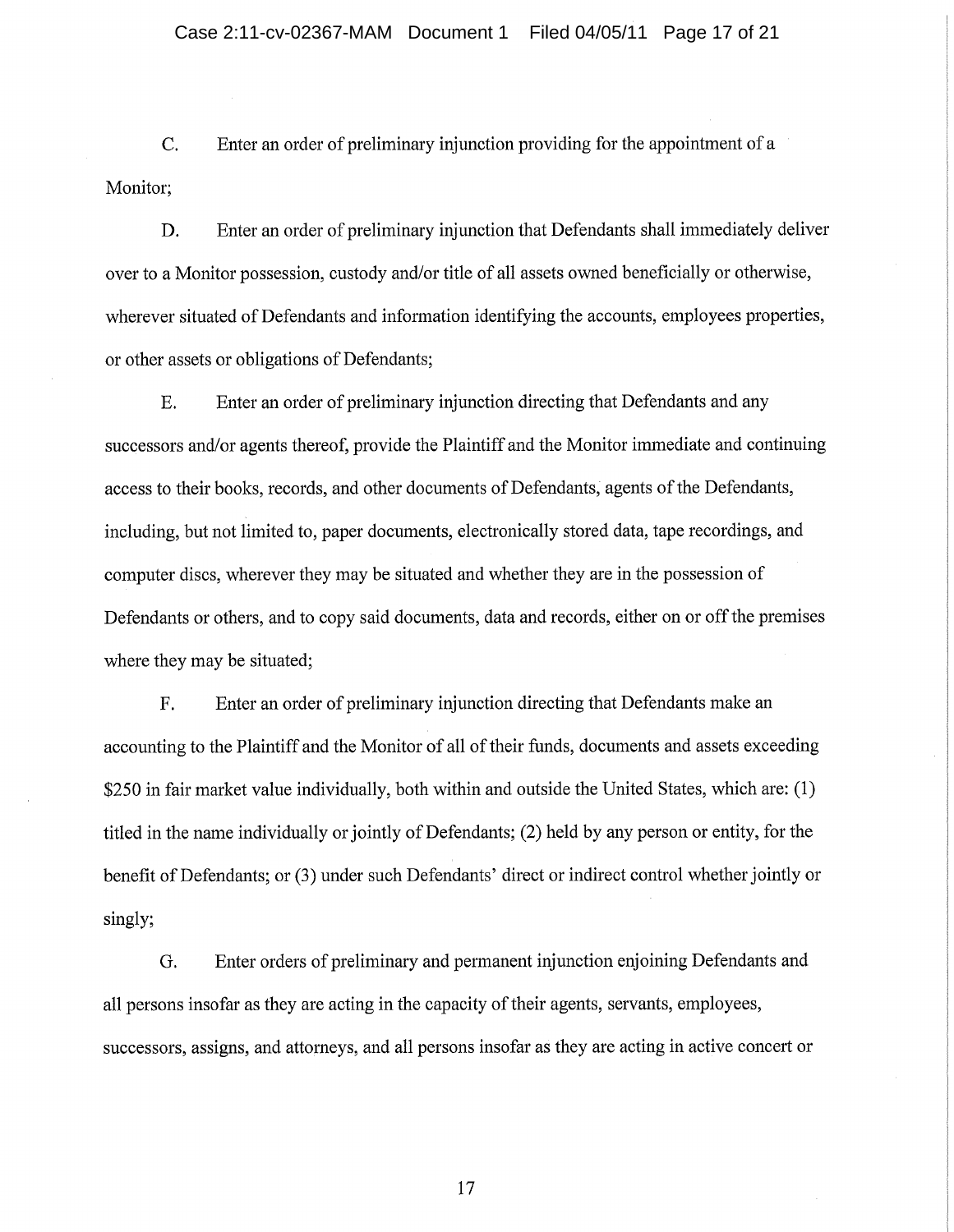participation with them who receive actual notice of such order by personal service or otherwise, from directly or indirectly:

1. Engaging in conduct in violation of Sections  $4b(a)(1)(A)$ , (B), and (C), of the Act, as amended by the CRA, to be codified at  $7 U.S.C.$   $\S\S 6b(a)(1)(A)$ , (B), and (C); and

 $\overline{2}$ . Engaging in conduct in violation of Section  $4o(1)$  of the Act, 7 U.S.C.  $§ 6o(1).$ 

H. Enter an order of preliminary and permanent injunction enjoining Defendants and all persons insofar as they are acting in the capacity of their agents, servants, employees, successors, assigns, and attorneys, and all persons insofar as they are acting in active concert or participation with them who receive actual notice of such order by personal service or otherwise, from directly or indirectly:

1. Trading on or subject to the rules of any registered entity, (as that term is defined in Section 1a(29) of the Act, 7 U.S.C.  $\S$  1a(29) (2006));

 $2.$ Entering into any transactions involving commodity futures, options on commodity futures, commodity options (as that term is defined in Regulation  $32.1(b)(1)$ , 17 C.F.R. § 32.1(b)(1) (2010)) ("commodity options"), and/or foreign currency (as described in Sections  $2(c)(2)(B)$  and  $2(c)(2)(C)(i)$  of the Act, as amended by the CRA, to be codified at 7 U.S.C.  $\S$   $\S$   $2(c)(2)(B)$  and  $2(c)(2)(C)(i)$  ("forex contracts") for their own personal account or for any account in which they have a direct or indirect interest;

3. Having any commodity futures, options on commodity futures, commodity options, and/or forex contracts traded on their behalf;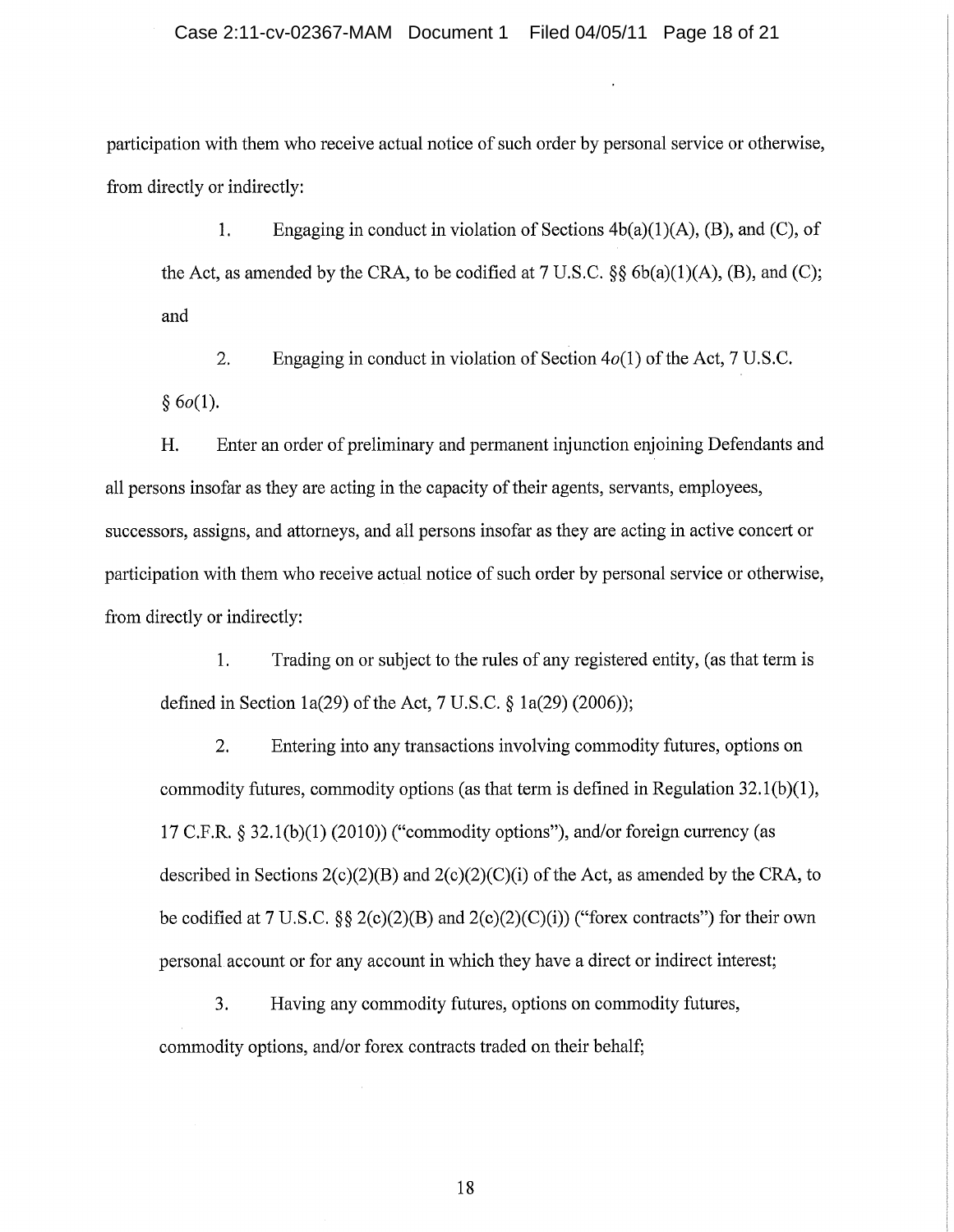$4.$ Controlling or directing the trading for or on behalf of any other person or entity, whether by power of attorney or otherwise, in any account involving commodity futures, options on commodity futures, commodity options, and/or forex contracts;

5. Soliciting, receiving, or accepting any funds from any person for the purpose of purchasing or selling any commodity futures, options on commodity futures, commodity options, and/or forex contracts;

Applying for registration or claiming exemption from registration with the 6. Commission in any capacity, and engaging in any activity requiring such registration or exemption from registration with the Commission, except as provided for in Regulation 4.14(a)(9), 17 C.F.R. § 4.14(a)(9) (2010); and

 $7.$ Acting as a principal (as that term is defined in Regulation 3.1(a), 17 C.F.R.  $\S$  3.1(a) (2010)), agent or any other officer or employee of any person (as that term is defined in Section 1a(28) of the Act,  $7 \text{ U.S.C.}$  § 1a(28) 2006)) registered, exempted from registration or required to be registered with the Commission, except as provided for in Regulation 4.14(a)(9), 17 C.F.R. § 4.14(a)(9) (2010).

I. Enter an order directing that Defendants make an accounting to the Commission and the Monitor of all of Defendants' assets and liabilities, together with all funds Defendants received from and paid to pool participants and other persons in connection with commodity futures and options transactions or purported commodity futures and options transactions, including the names, mailing addresses, email addresses and telephone numbers of any such persons from whom they received such funds from March 1, 2005 to the date of such accounting, and all disbursements for any purpose whatsoever of funds received from pool participants and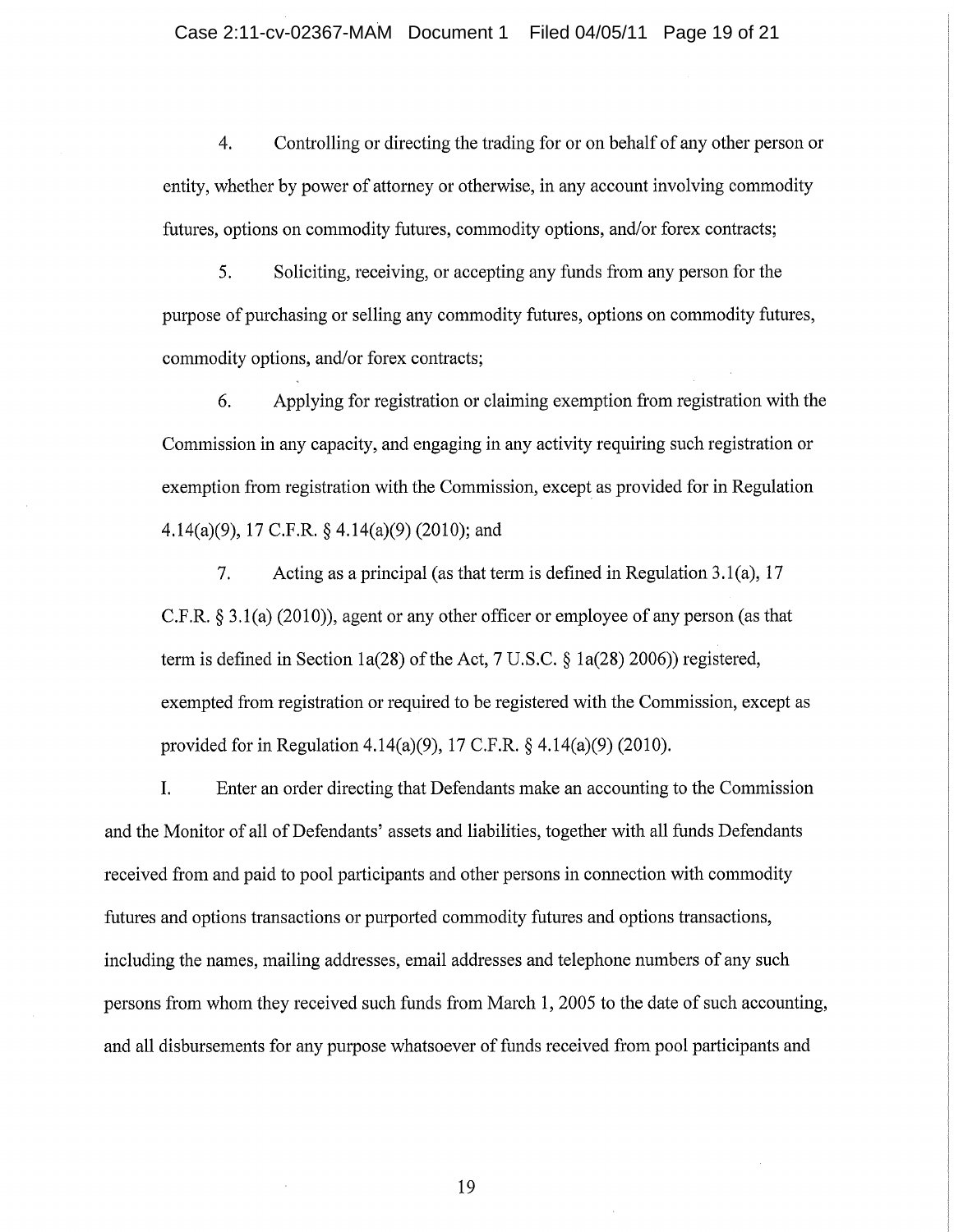### Case 2:11-cv-02367-MAM Document 1 Filed 04/05/11 Page 20 of 21

other persons, including salaries, commissions, fees, loans and other disbursements of money and property of any kind, from March 1, 2005 to and including the date of such accounting;

 $J<sub>r</sub>$ Enter an order requiring Defendants immediately to identify and provide an accounting of all assets and property that they currently maintain outside the United States, including, but not limited to, all funds on deposit in any financial institution, futures commission merchant, bank, or savings and loan accounts held by, under the control of, or in the name of Onsa or New Century, whether jointly or otherwise, to the Commission and the Monitor and requiring them to repatriate all funds held in such accounts by paying them to the Monitor, or as otherwise ordered by the Court, for further disposition in this case;

K. Enter an order requiring Defendants to disgorge, pursuant to such procedure as the Court may order, all ill-gotten gains and/or benefits received including, but not limited to, salaries, commissions, loans, fees, revenues and trading profits derived, directly or indirectly, from acts or practices that constitute violations of the Act as described herein, including pre- and post-judgment interest from the date of such violations;

L. Enter an order directing the Defendants and any successors thereof, to rescind, pursuant to such procedures as the Court may order, all contracts and agreements, whether implied or express, entered into between them and any of the participants whose funds were received by them as a result of the acts and practices, which constituted violations of the Act, as described herein;

M. Enter an order requiring Defendants to make restitution by making whole each and every pool participant or other person whose funds were received or utilized by them in violation of the provisions of the Act as described herein, including pre- and post-judgment interest from the date of such violations;